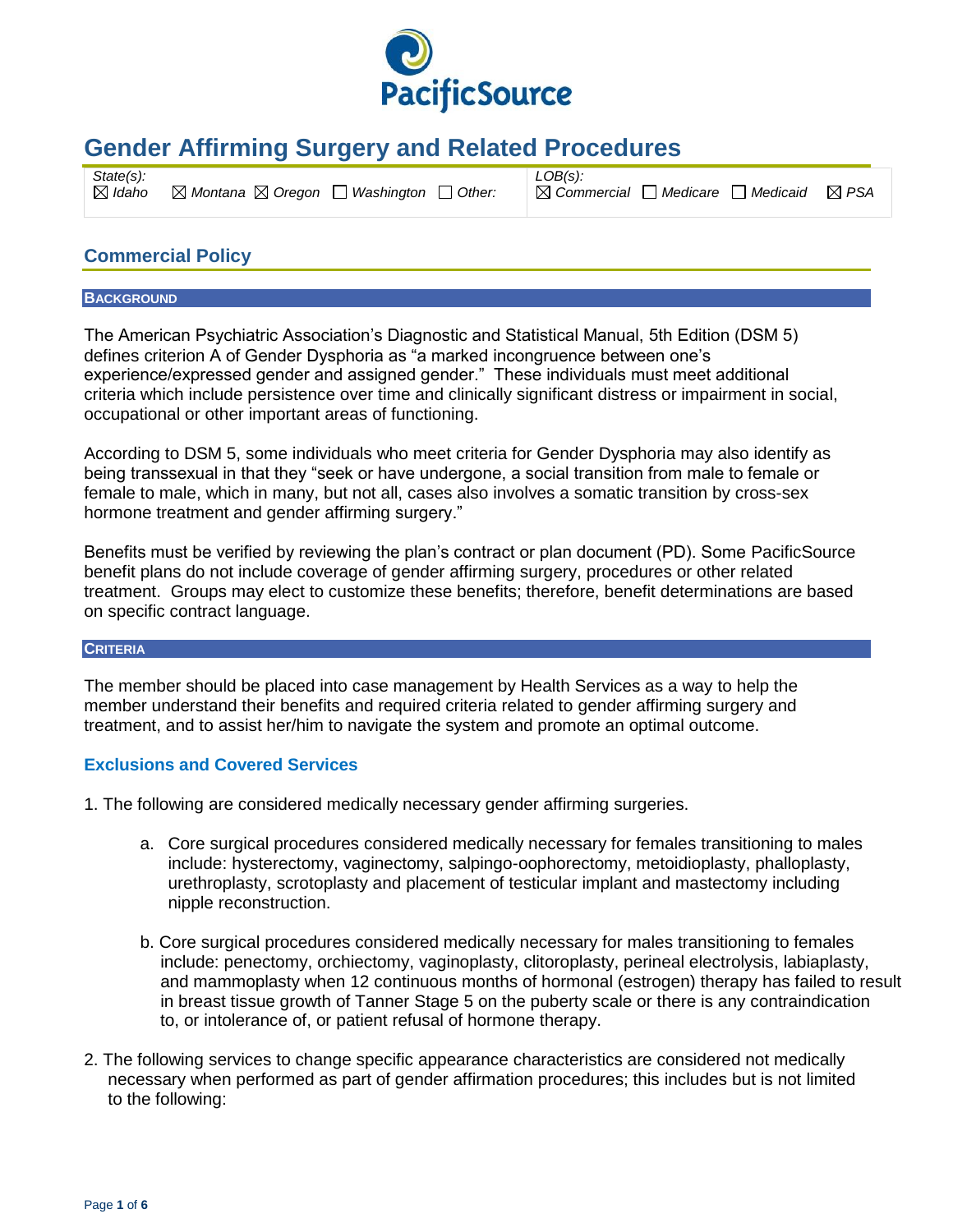- Calf Implants
- Cheek/malar implants
- Chin/nose implants
- Collagen/filler injections
- Face-lift
- Facial bone reduction/remodeling
- Forehead Lift
- Hair removal (e.g. electrolysis or laser)
- Liposuction- may be medically necessary when associated with a mastectomy surgery
- Lip reduction/augmentation
- Neck tightening
- Pectoral implants
- Reduction thyroid chondroplasty
- Voice modification surgery or treatments
- Voice therapy lessons.
- 3. PacificSource has policy coverage guidelines for the following procedures. These procedures are . considered not medically necessary when the policy criteria are not met or are not covered when the policy has a specific exclusion
	- Abdominoplasty see coverage guideline MCG A-0497
	- Blepharoplasty –PacificSource policy Blepharoplasty, Blepharoptosis Repair and Brow Ptosis Repair
	- Brow lift –PacificSource policy Blepharoplasty, Blepharoptosis Repair and Brow Ptosis Repair
	- Mandibular osteotomy see coverage guideline MCG A-0247
	- Panniculectomy see coverage guideline MCG A-0498
	- Rhinoplasty see coverage guideline MCG A-0184
- 4. Gender-specific core services that may be medically necessary for transgender persons appropriate to their anatomy
	- a. Breast cancer screening for female to male transgender persons who have not undergone a mastectomy;
	- b. Prostate cancer screening for male to female transgender individuals who have retained their prostate.
- 5. In addition to core surgical procedures, specific plans may have benefits that include, but are not limited to: penile implants, mammoplasty, and/or travel benefits (refer to the GID travel benefit procedure). For Commercial plan in Oregon (fully insured and self-insured subject to the Oregon Insurance Code), these additional services are reviewed for approval or denial based on medical necessity.
- 6. Gender affirming surgery benefits are limited to only one attempt at reconstruction (may be a multistage reconstructive procedure).
- 7. No coverage is provided for reversal of gender affirming surgery, whether or not that surgery was originally covered by their policy.
- 8. Gender affirming surgery conducted on infantile or early childhood intersexed individuals is a common medical practice and is not a contract exclusion.

**Criteria for Eligibility and Readiness for Hormone Therapy – Commercial, PSA**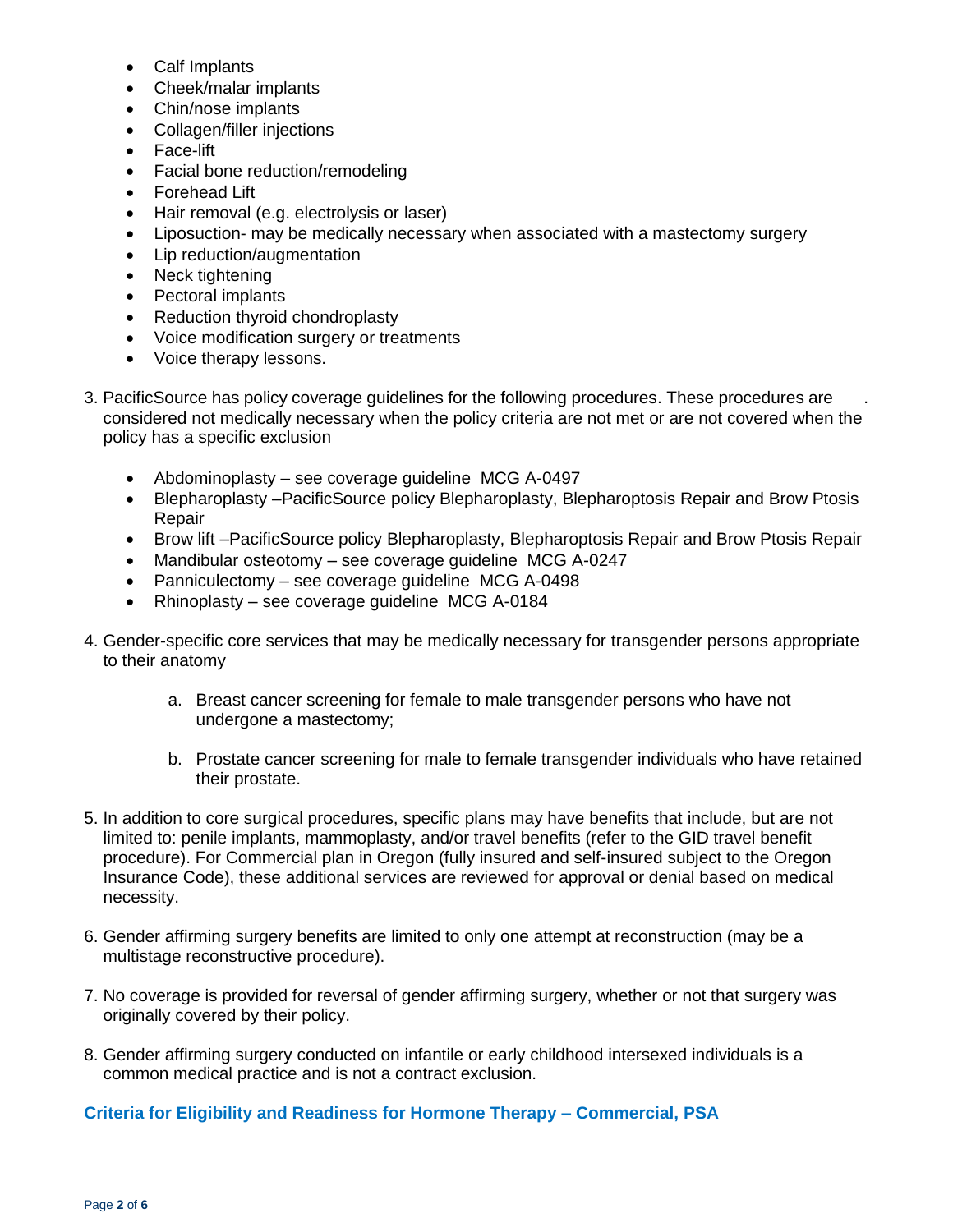Coverage for initial hormone therapy is available when the member has met all the following criteria and such coverage is available under the member's policy:

- 1. Is at least 18 years old. Request for services for members under 18 years of age requires Medical Director review.
- 2. Member has persistent, well-documented Gender Dysphoria.
- 3. Member has any significant medical or behavioral health concerns reasonably well-controlled.
- 4. Member has capacity to make a fully informed decision and to consent for treatment.
- 5.
- a. A licensed mental health professional (LMHP) has supplied a letter to the medical professional who will be responsible for the patient's endocrine treatments addressing the following points:
	- i. The patient's general identifying characteristics;
	- ii. The initial and evolving gender and any associated mental health concerns, and other psychiatric diagnoses;
	- iii. The duration of the referring licensed mental health professional's relationship with the client, including the type of evaluation and psychotherapy to date;
	- iv. The clinical rationale for supporting the client's request for hormone therapy and statement that the client meets eligibility criteria; and
	- v. Permission to contact the licensed mental health professional for coordination of care, or
- b. As an alternative to the letter from LMHP:
	- i. Obtaining informed consent for hormone therapy is an important task of providers to ensure that patients understand the psychological and physical benefits and risks of hormone therapy, as well as its psychosocial implications.
	- ii.

Providers prescribing the hormones or health professionals recommending the hormones should have the knowledge and experience to assess gender dysphoria. They should inform individuals of the particular benefits, limitations, and risks of hormones, given the patient's age, previous experience with hormones, and concurrent physical or mental health concerns.

The treating provider will obtain and document informed consent from the individual including the risks associated with hormone therapy (e.g., the impact of masculinization/feminization on how one is perceived and its potential impact on relationships with family, friends, and coworkers).

iii. For members under 18 years of age, a letter from a LMHP will be required.

## **Criteria for Gender Affirming Surgery Coverage – Commercial, PSA**

Gender affirming *genital* surgical procedures requires Medical Director review.

Preauthorization is required for gender affirming surgical procedures.

Coverage for gender affirming surgery is available when all of the following criteria are met as such coverage is available under the member's policy: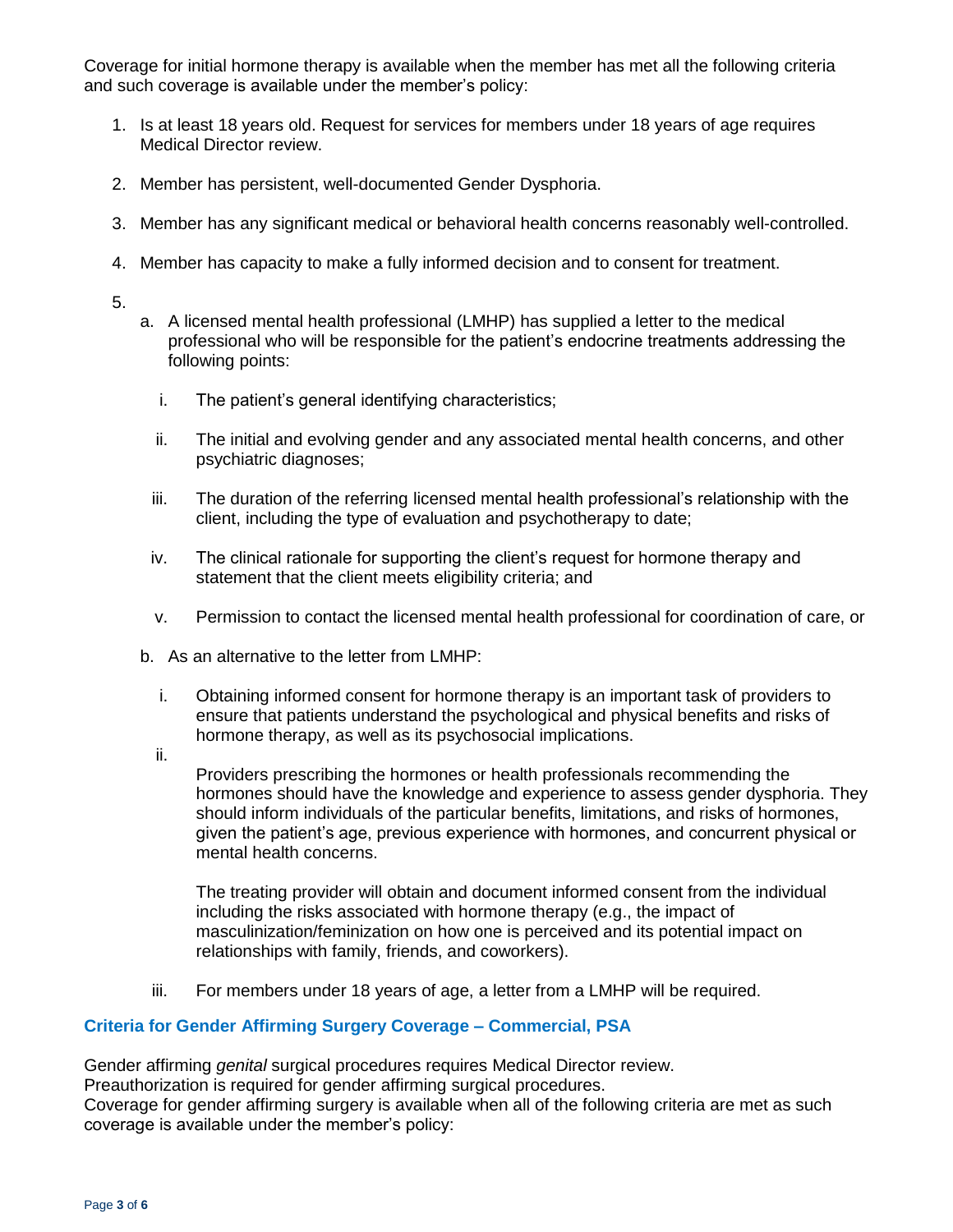- 1. Member is at least 18 years old. Request for services for members under 18 years of age requires Medical Director review; and
- 2. Member has met criteria for the diagnosis of Gender Dysphoria, Post transition"; and
- 3. Member has met the criteria for hormonal therapy above; and
- 4. Member has capacity to make a fully informed decision and to consent for treatment; and
- 5. Condition is not due to another biological, chromosomal or associated psychiatric disorder, such as schizophrenia; and
- 6. Member has any significant medical or behavioral health concerns reasonably well controlled;
- 7. Member has completed all of the following in preparation for gender affirming surgery, either at a specialized gender dysphoria treatment center or under the direction of a Gender Dysphoria specialist:
	- a. Member has had 12 continuous months of living in a gender role that is congruent with his/her gender identity unless a medical and licensed mental health professional both determine that this requirement is not safe for the patient; and
	- b. Unless medically contraindicated, member has received at least 12 months of continuous hormonal gender affirming therapy recommended by a mental health professional and carried out by or under the supervision of an endocrinologist or comparably qualified specialist (which can be simultaneous with the real-life experience). Hormone therapy is not required for chest surgery in female-to-male members; and
	- c. Recommendation for chest surgery must be made by one qualified, licensed mental health professionals who has experience in the evaluation of gender dysphoria with written documentation submitted to the physician performing the surgery.
	- d. Recommendation for genital affirming surgery must be made by two qualified, licensed mental health professionals who have experience in the evaluation of gender dysphoria with written documentation submitted to the physician performing the surgery (where medically appropriate and given a well-established patient relationship, PacificSource may accept one of the two recommendations from a physician who has clinical experience with gender dysphoria even if not a licensed mental health professional).
		- I. Documentation must include a written comprehensive psychological evaluation second concurring opinion in the form of a written expert opinion. One of these letters must be within 6 months of the pre-service determination request.
		- II. The referring health professionals have supplied a letter to the medical professional who will be responsible for the patient's surgical treatments addressing the following points:
		- III.
- 1. The patient's general identifying characteristics;
- 2. The initial and evolving gender and any associated mental health concerns, and other psychiatric diagnoses;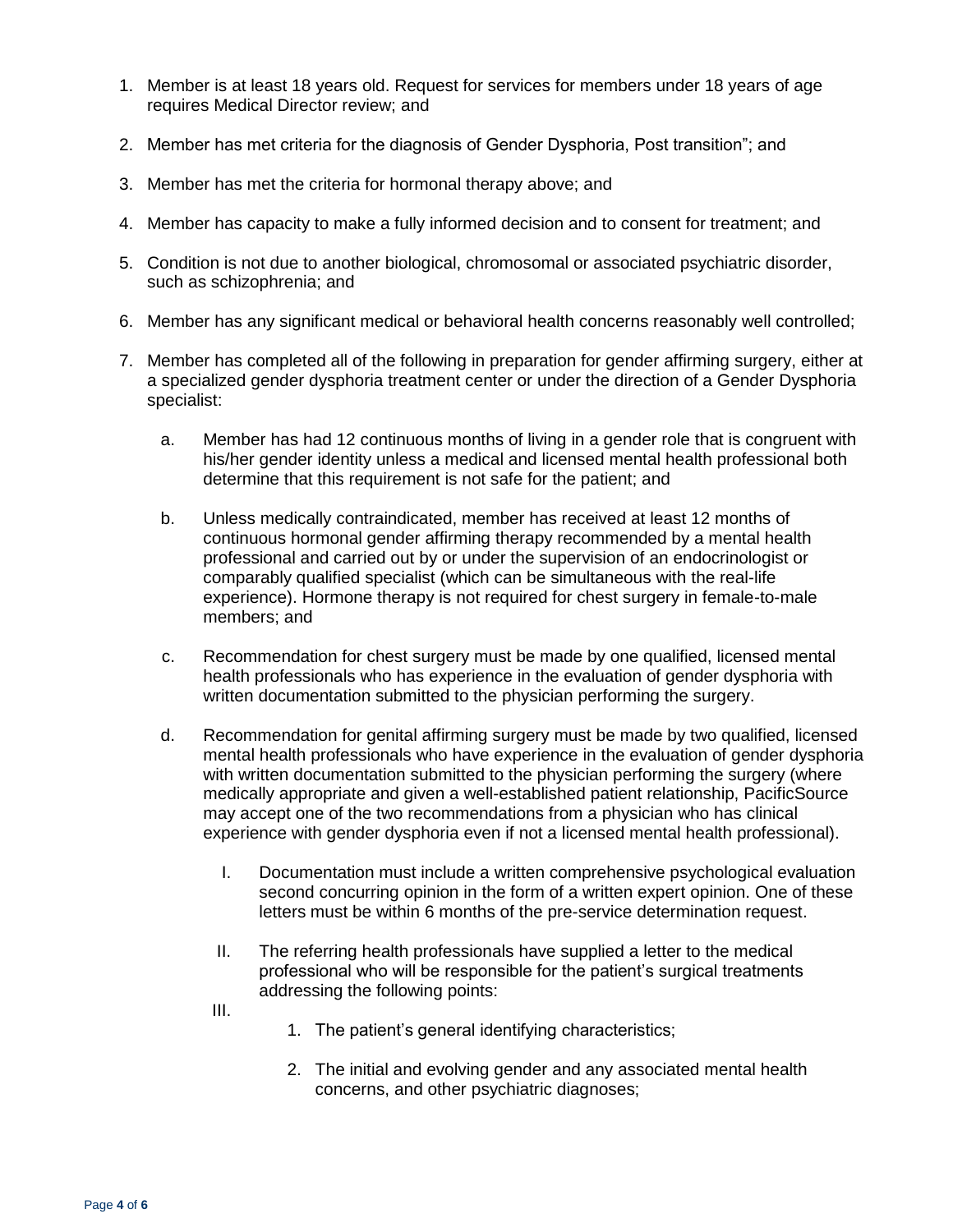- 3. The duration of the referring health professional's relationship with the client, including the type of evaluation and psychotherapy to date;
- 4. The clinical rationale for supporting the specific requested surgical procedures and a statement that the client meets eligibility criteria; and
- 5. Permission to contact the mental health professional for coordination of care.

## **Post-Surgery Coverage and Continuation Hormone Therapy**

Once surgical gender affirming surgical procedure has been completed, hormone replacement therapy and medical treatment appropriate to the reassigned gender will be covered, as well as gender specific services that may be medically necessary for transgender persons appropriate to their anatomy. If a member has been on hormone therapy for 6 months or more prior to coming onto the plan and the plan does not include coverage for Gender Dysphoria, continuation of hormone therapy may be covered under supplemental benefits.

#### **CODING INFORMATION**

## **Diagnosis Codes (ICD-9):**

302.6 Gender Identity Disorder in Children 302.85 Gender Identity Disorder in Adolescents or Adults **Diagnosis Codes (ICD-10):** F64.1 – Gender identity disorder in adolescence and adulthood F64.2 – Gender identity disorder of childhood F64.8 – Other gender identity disorders F64.9 – Gender identity disorder, unspecified Z87.890 – Personal history of sex reassignment **CPT Codes:** 55970 Intersex surgery; male to female 55980 Intersex surgery; female to male Related Medical Policies

Blepharoplasty, Blepharoptosis Repair and Brow Ptosis Repair

## **References**

American College of Obstetricians and Gynecologists (ACOG). Care for Transgender Adolescents> Committee Opinion. Number 685, January 2017. https://www.acog.org/Resources-And-Publications/Committee-Opinions/Committee-on-Adolescent-

Health-Care/Care-for-Transgender-Adolescents

American College of Obstetricians and Gynecologists (ACOG). Health Care for Transgender Individuals. Committee Opinion. Number 512, December 2011. Accessed 11/27/2017 [http://www.acog.org/Resources\\_And\\_Publications/Committee\\_Opinions/Committee\\_on\\_Health\\_Care\\_f](http://www.acog.org/Resources_And_Publications/Committee_Opinions/Committee_on_Health_Care_for_Underserved_Women/Health_Care_for_Transgender_Individuals) or Underserved Women/Health Care for Transgender Individuals

American Psychiatric Association's Diagnostic and Statistical Manual, 5<sup>th</sup>edition (DSM-IV)